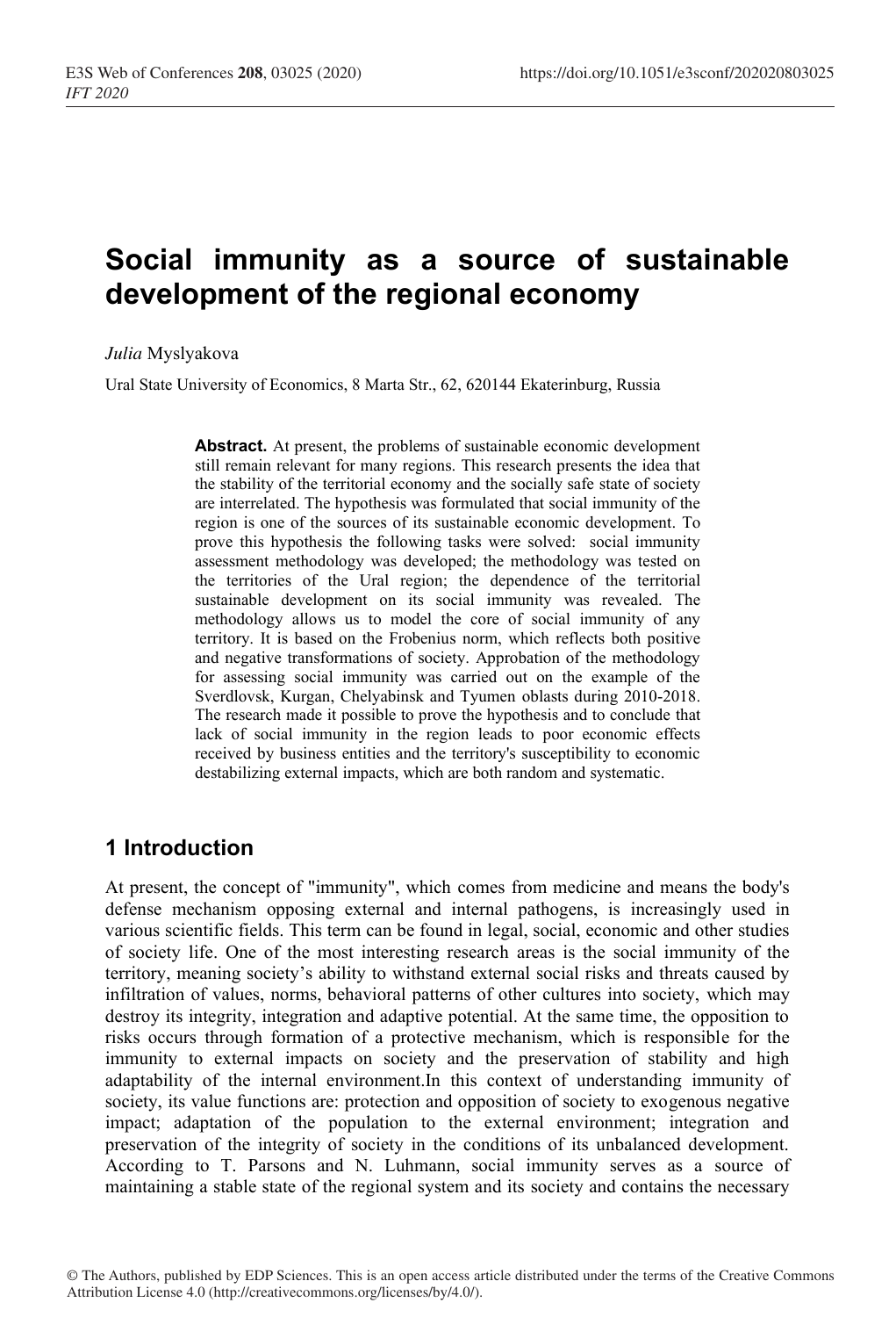measures to support the solution of current problems, ensuring the functioning of the territorial system with its inherent efficiency [1].

Many authors also note that social immunity of the regional system arises under the influence of active social institutions, as a response of the territory to imbalances in spatial development and new global challenges. In this context, immune system of society is presented as a complex of people's psychological factors such as social orientations, traditions, values and attitudes, adherence to national ideas, patriotism, etc. That is why the sources of its development are influenced by the general psychological mood of society, propaganda of socially significant priorities, involvement in active political activities, etc. Another interesting aspect of understanding social immunity is presented in the ideas of the organismic theory representatives. The theory founder, Lorenz von Stein, understood society as a cultural organism in which all its parts influence and complement each other only through the interaction of the economy, state and society. Sudden processes of social transformation can be compared with an organism's reaction to a painful external influence, which leads to disruption of usual rhythms of the organism's functioning [2]. Taking into account this scientific philosophical meaning of the definition, it is possible to classify social immunity into innate and acquired, and social hardening and social vaccination are measures to support and strengthen it.Representatives of social economy, R.S. Greenberg and A. Ya. Rubinstein, understand social immunity as the mechanism for identifying society interests, regardless of the state current position [3]. Another aspect of understanding social immunity is presented in the works of E. Erickson, M. Predovskaya and I. Mazurenko et al., who consider it as a protective belt that allows a country to preserve its identity, uniqueness of its own culture, history, political and economic sovereignty [4].

Having analyzed the presented interpretations of the definition under study, we believe that social immunity of the regional system in the economic context is responsible for the territory's ability to withstand potential risks of external and internal shocks. It also creates conditions for systemic recovery after destructive events, due to the presence of internal resources and assets that have not been involved previously [5, 6.7]. An important function of this immunity is to focus the region on creating sustainable dynamically competitive advantages with extrapolation into the future as well as on the ability of an economic entity to neutralize potential threats and get out of extreme situations with minimal losses by adapting in the present situation to signals and challenges. This understanding of social immunity allows us to conclude that it is responsible for the hereditary degree of immunity, protection of society against unfavorable factors and endows society with the necessary set of properties, which all together present the potential for sustainable economic development. The author's understanding of the research basic definition serves as a premise for formulating a scientific hypothesis that social immunity of the region is one of the sources of sustainable development of its economy. To prove the hypothesis, we set the following tasks:

- to develop the methodology for assessing social immunity;

- to test the methodology on the Ural region territories;

- to reveal the interrelation between social immunity of the Ural territories and sustainable development of their economy.

## **2 Materials and methods**

Our research method is based on the understanding that the region retains social immunity as long as the dynamics of positive trends and changes in the society in the territory under consideration exceeds the dynamics of its negative trends. In addition, since we consider social immunity as a source of sustainable economic development, its elements should have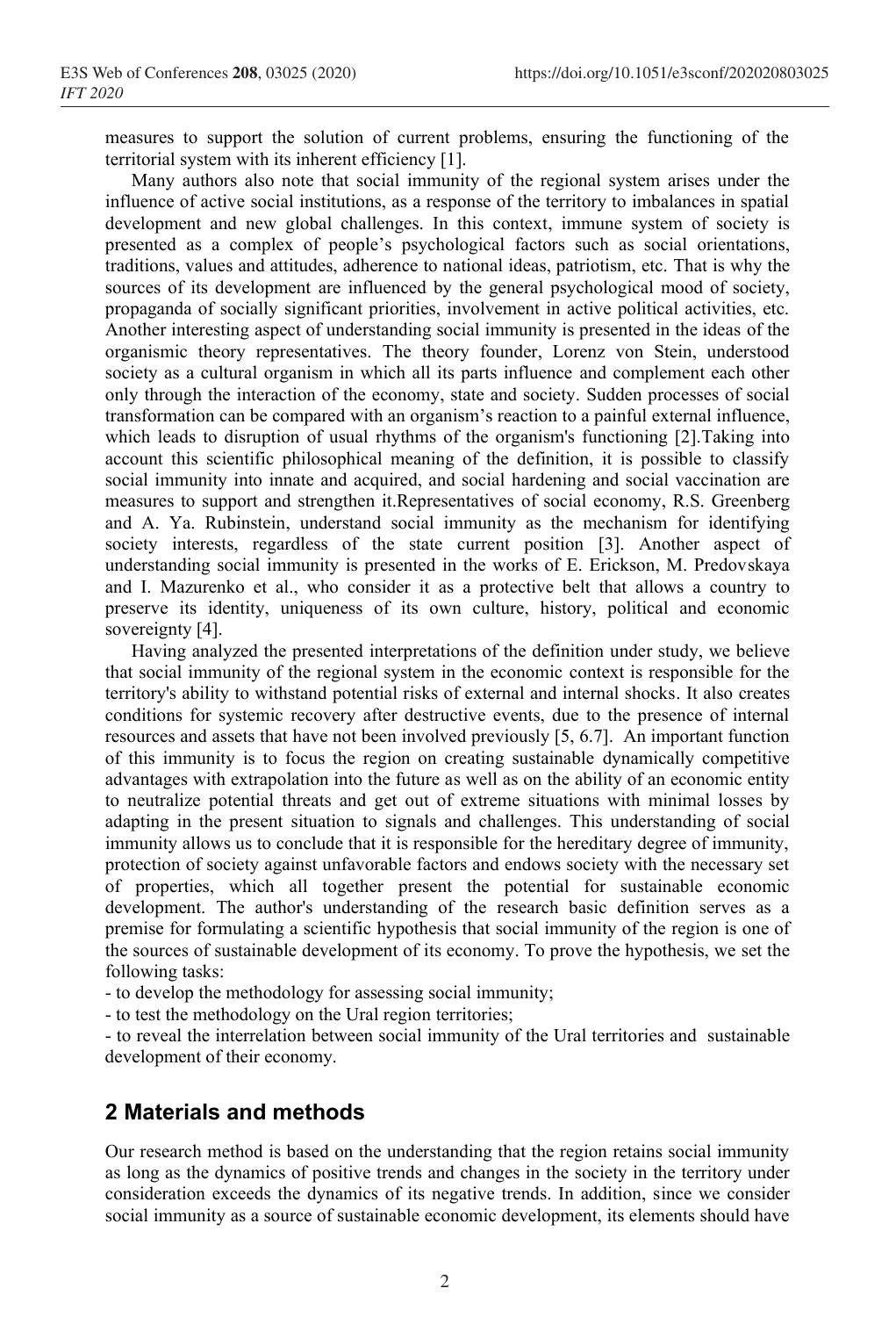a direct impact on this dynamic state. According to A. Aganbegyan, T. Zaslavskaya, Z. Kalugina, the regional economy develops steadily when three basic social conditions are met [8].

1. Existing trends in intellectual and cultural development of people living in the region stimulate the production potential of society.

2. People's basic needs for consumption and employment on a scale that maintains a high level of economic productivity are met.

3. Stable population corresponding to the productive capacity of the economy and sufficient to ensure a high quality of life in society is maintained.

These conditions for sustainable economic development determine the choice of certain social immunity assessment parameters, which reflect the influence of the state of society on the processes taking place in the region economy:

- preservation of public health, expressed through the potential of public well-being. This indicator reflects the dynamics of life expectancy reduction, mortality increase, especially at working age, number of people with chronic diseases increase [9]. Negative changes in the field of ensuring public health indicate of transformations in socio-economic conditions of human life and signal of a threat to the safety of regional reproduction and accumulation processes;

- activation of the labor potential, including raising education level and involving people in the innovation sphere. P. Romer, who spoke about that in his works, argued that to achieve sustainable growth of GRP it is necessary to invest in education of the population as well as in population growth and labor productivity stimulation [10];

- stabilization of the population economic potential means strengthening the level of GRP per capita; fixing employed population in production processes and maintaining a high level of income, which determines consumption processes at the regional level.

The above mentioned assessment parameters of social immunity form the basis of the toolkit for proving our hypothesis. The author's method for assessing social immunity involves the following sequence of steps.

1. Identification of assessment indicators. On the one hand, these indicators should relate social processes to the transformation of economic development trends; on the other hand, they should meaningfully reflect the dynamics of change and, at the same time, be dimensionless.

To fulfill these two conditions, we propose to reveal the potentials indicated above through indices. The calculation of each potential is obtained by the ratio of the considered parameter in the current time period to the indicator of the previous period. The use of indices for a current time period by averaging its value will make it possible to draw more accurate conclusions when analyzing social immunity. These structural parameters of social immunity have the morphology shown in Table 1.

| <b>Parameter</b>                       | <b>Indicator</b>                                         |  |  |
|----------------------------------------|----------------------------------------------------------|--|--|
| Public well-being potential (P_health) | Natural population growth rate (P_health_1)              |  |  |
|                                        | Total fertility rate $(P_{\text{health}} 2)$             |  |  |
|                                        | Population morbidity rate (P_health_3)                   |  |  |
| Public labor potential (P_labor)       | Employment-to population ratio (P_labor_1)               |  |  |
|                                        | Tertiary education attainment rate (P labor 2)           |  |  |
|                                        | $R&D$ personnel headcount index (P labor 3)              |  |  |
| Public economic potential              | GRP per capita $(P_{\text{e}}$ conomy_1)                 |  |  |
| $(P_{\text{economy}})$                 | Average annual employment rate $(P_{\text{e}}$ conomy 2) |  |  |
|                                        | Average per capita income $(P_{\text{e}}$ economy 3)     |  |  |

**Table 1.** Parameters and indicators of the region social immunity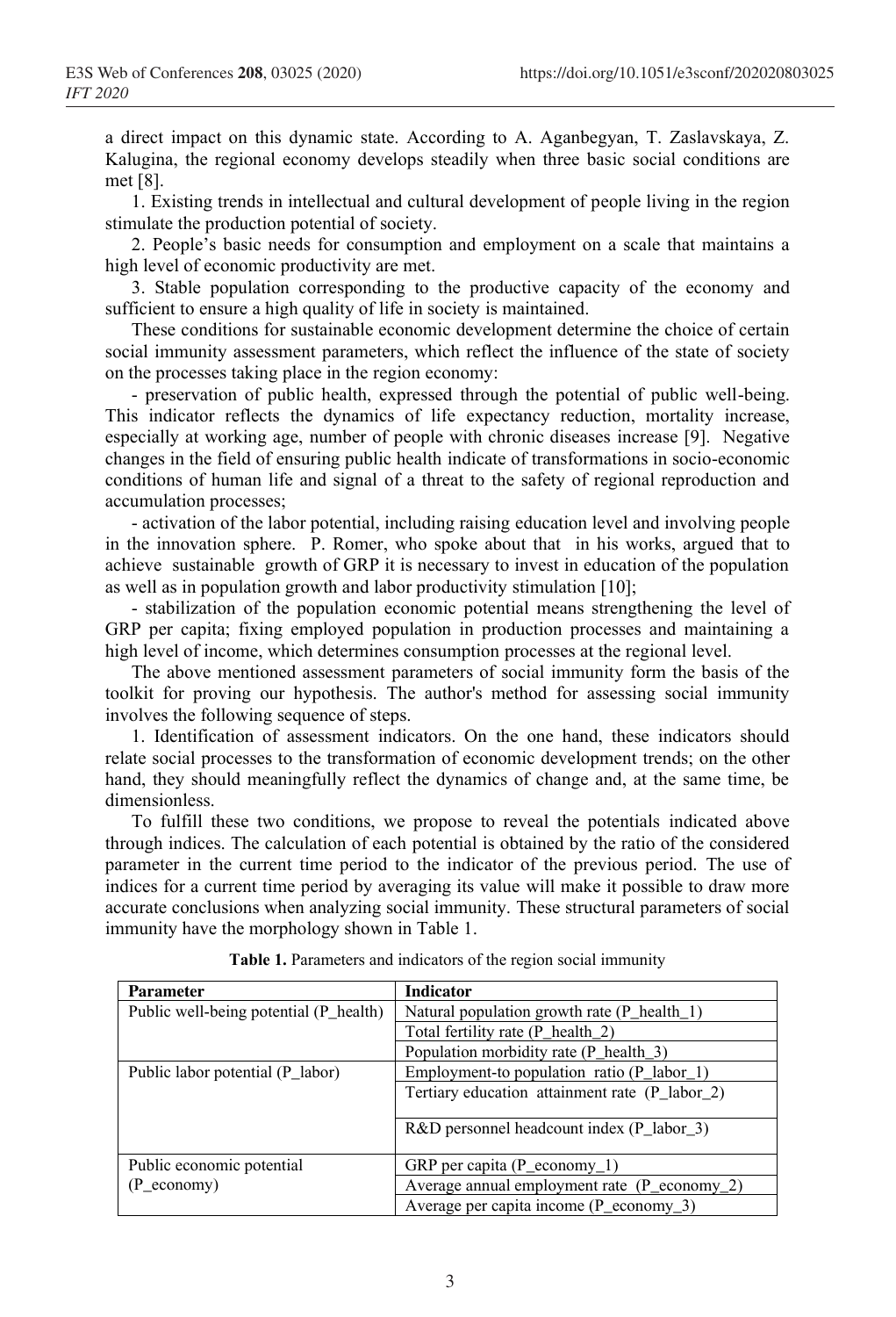Modeling the core of the region social immunity, which has a matrix format "A" in our case, will be carried out according to formula 1, its elements being public potentials of the territory, which integrate all current social trends of its functioning changes and influence the economy dynamics:  $\sim$   $\sim$  $\mathbf{L}$  $\sim$   $\sim$ 

$$
A = \begin{vmatrix} P_{\text{1}} & P_{\text{2}} & P_{\text{2}} & P_{\text{3}} & P_{\text{3}} \\ P_{\text{2}} & P_{\text{3}} & P_{\text{3}} & P_{\text{4}} & P_{\text{5}} \\ P_{\text{3}} & P_{\text{4}} & P_{\text{5}} & P_{\text{6}} & P_{\text{7}} & P_{\text{8}} \\ P_{\text{6}} & P_{\text{7}} & P_{\text{7}} & P_{\text{8}} & P_{\text{8}} & P_{\text{8}} \end{vmatrix}
$$
 (1)

To determine the social immunity core size we suggest using Frobenius norm, which reflects both positive and negative society transformations (formulas 2, 3 и 4):

$$
||A^+|| = \sqrt{\sum_{i=1}^m \sum_{j=1}^n a_{ij}^2}
$$
at aij>0, (2)

$$
||A^{-}|| = \sqrt{\sum_{i=1}^{m} \sum_{j=1}^{n} a_{ij}^{2}} \text{at aij} < 0,\tag{3}
$$

$$
Social\_immunity = ||A^+|| - ||A^-||,
$$
\n(4)

where Social immunity is social immunity core of the territory,

 $||A^+||$ – positive norm,

‖−‖– negative norm,

аij–elements of matrix А.

The resulting model of the social immunity core can be applied to any territory level. It is universal and reflects society's ability to resist random impacts, be protected by its endogenous factors and maintain/keep stagnant economic development.

#### **3 Results and discussion**

The analysis of social immunity was carried out on the territories of the Ural region (the Kurgan, Sverdlovsk, Chelyabinsk and Tyumen oblasts) during 2010-2018. According to the indicator of "public well-being potential", we drew conclusions that the natural population growth index and the total fertility rate index in all the territories under consideration had negative dynamics over the whole time period. The Sverdlovsk and Chelyabinsk oblasts demonstrate the most deteriorating trends of the natural growth rate. The population morbidity rate is stable in the territories of the Ural Federal District, except the Chelyabinsk oblast (table 2). Public well-being potential shows negative dynamics according to all assessment indicators in the Chelyabinsk oblast.

| <b>Ural Federal District</b> | P health 1 | P health 2 | P health 3 |
|------------------------------|------------|------------|------------|
| Kurgan oblast                | $-0.0831$  | $-0.02618$ | 0.011155   |
| Sverdlovsk oblast            | $-0.51071$ | $-0.01669$ | 0.00151    |
| Chelyabinsk oblast           | $-0.40952$ | $-0.02248$ | $-0.00293$ |
| Tyumen oblast                | $-0.02252$ | $-0.01983$ | 0.03339    |

**Table 2.** Public well-being potential in the Ural Federal District territories in 2010-2018

Also, most territories record a decrease in employment-to population ratio, which negatively affects the economic processes in the Ural region (Table 3). Only the Chelyabinsk oblast showed a positive trend of tertiary education attainment rate during the entire period of the study. The worst dynamics of this indicator is recorded in the Kurgan oblast. The index of the number of personnel engaged in R&D is stable in the Ural region,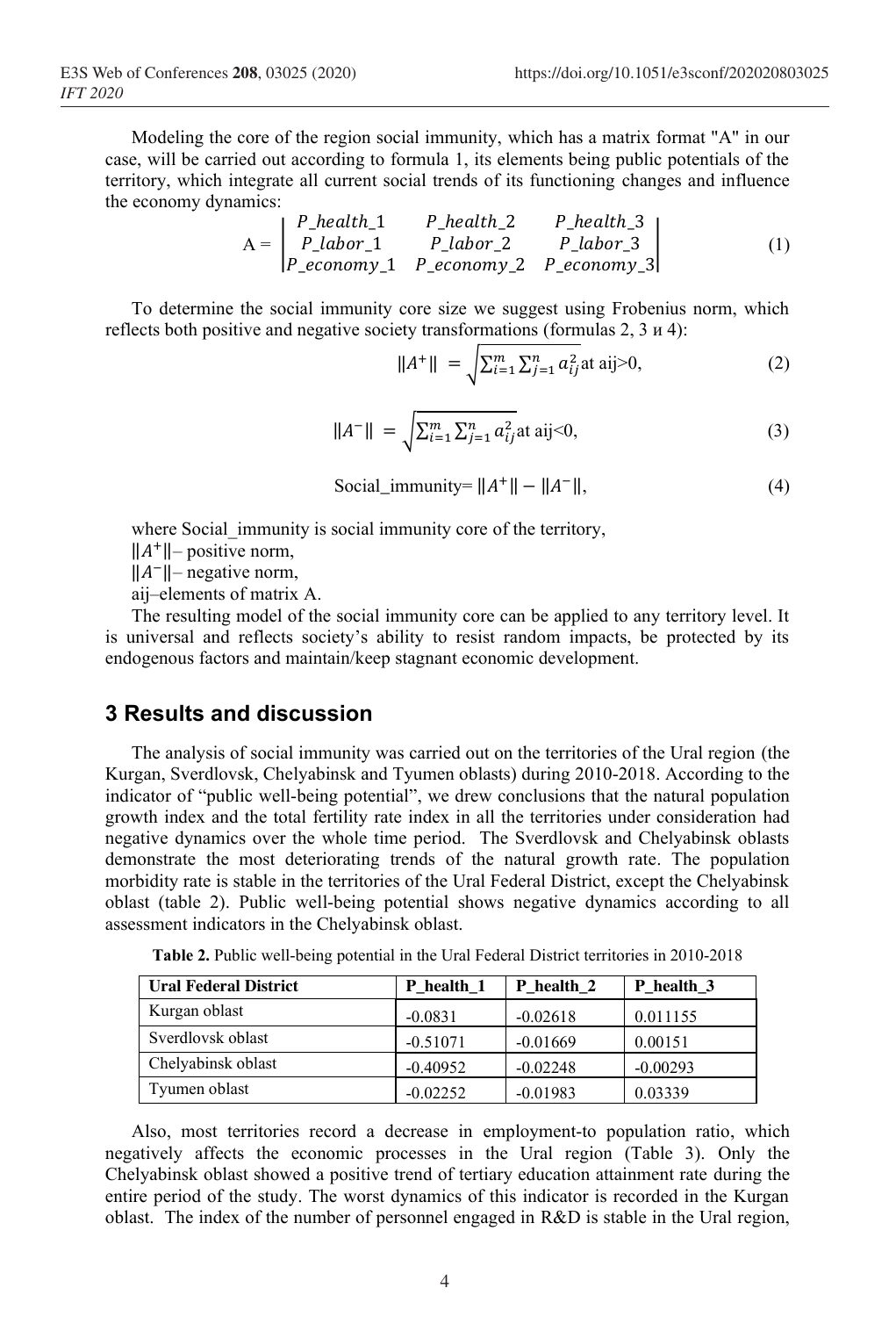with the exception of the Kurgan oblast, where its stagnation is observed. The Chelyabinsk oblast labor potential has the best dynamics and is positively sustainable.

| <b>Ural Federal District</b> | P labor 1  | P labor 2  | P labor 3  |
|------------------------------|------------|------------|------------|
| Kurgan oblast                | $-0.00956$ | $-0.15182$ | $-0.00361$ |
| Sverdlovsk oblast            | $-0.00856$ | 0.006601   | 0.001294   |
| Chelyabinsk oblast           | 0.00169    | 0.045752   | 0.006053   |
| Tyumen oblast                | $-0.00752$ |            | 0.012165   |

**Table 3.** Public labor potential in the territories of the Ural Federal District in 2010-2018

The economic potential of the population in the Chelyabinsk and Tyumen oblasts is stable, in contrast to other territories under consideration (Table 4). According to the Employment-to population ratio the Kurgan oblast records a decrease in growth rates, which is due to internal labor migration. A similar dynamics is typical for the Sverdlovsk oblast. In the near future, a further downward trend is expected, since our sociological surveys conducted among young people allow us to note the high interest of university graduates in finding employment in metropolitan regions and European countries.

**Table 4.** Public economic potential in the territories of the Ural Federal District in 2010-2018

| <b>Ural Federal District</b> |          | P economy $1 \mid P$ economy $2 \mid P$ economy 3 |          |
|------------------------------|----------|---------------------------------------------------|----------|
| Kurgan oblast                | 0.091398 | $-0.01991$                                        | 0.053602 |
| Sverdlovsk oblast            | 0.10837  | $-0.00805$                                        | 0.065796 |
| Chelyabinsk oblast           | 0.120007 | 0.002503                                          | 0.061295 |
| Tvumen oblast                | 0.102213 | 0.003604                                          | 0.06122  |

The Sverdlovsk oblast has the best growth rate of the average per capita income of the population, thanks to its employment, including jobs provided by small and medium-sized businesses and to the strategy for diversifying the sectoral structure of the territorial economy. All this also testifies to the presence of innovative facilities, creation of new jobs, as well as the launch of industrial modernization processes of functioning industries.

The obtained matrices norms illustrate that the Tyumen oblast possesses hidden nuclear forces, since the strength of positive trends taking place in society in this territory significantly exceeds the strength of negative dynamics (Table 5).

| <b>Ural Federal</b><br><b>District</b> | $A+$        | $A-$        | Social immunity | <b>GRP</b> index |
|----------------------------------------|-------------|-------------|-----------------|------------------|
| Kurgan oblast                          | 0.106541472 | 0.176464158 | $-0.069922686$  | 0.080            |
| Sverdlovsk oblast                      | 0.126967482 | 0.511121949 | $-0.384154467$  | 0.109            |
| Chelyabinsk oblast                     | 0.14247026  | 0.410146977 | $-0.267676717$  | 0.111            |
| Tvumen oblast                          | 0.119864862 | 0.030932955 | 0.088931907     | 0.115            |

**Table 5.** Social immunity in the territories of the Ural Federal District in 2010-2018

We can also claim that the Sverdlovsk oblast has the weakest social immunity, which hinders the territorial economy sustainable development. Also, the territory is exposed to risks of its socio-economic situation deterioration, since the oblast has a number of serious hidden problems in almost all the components of the potentials in question. The Chelyabinsk oblast also possesses a socio-economic genotype that demonstrates higher negative rates of social changes and their bigger influence on the economic activity indicators.

In general, it can be noted that the value of the social immunity core of the Ural region is in the range of [-0.38; 0.09]. In addition, our observation made on the example of the